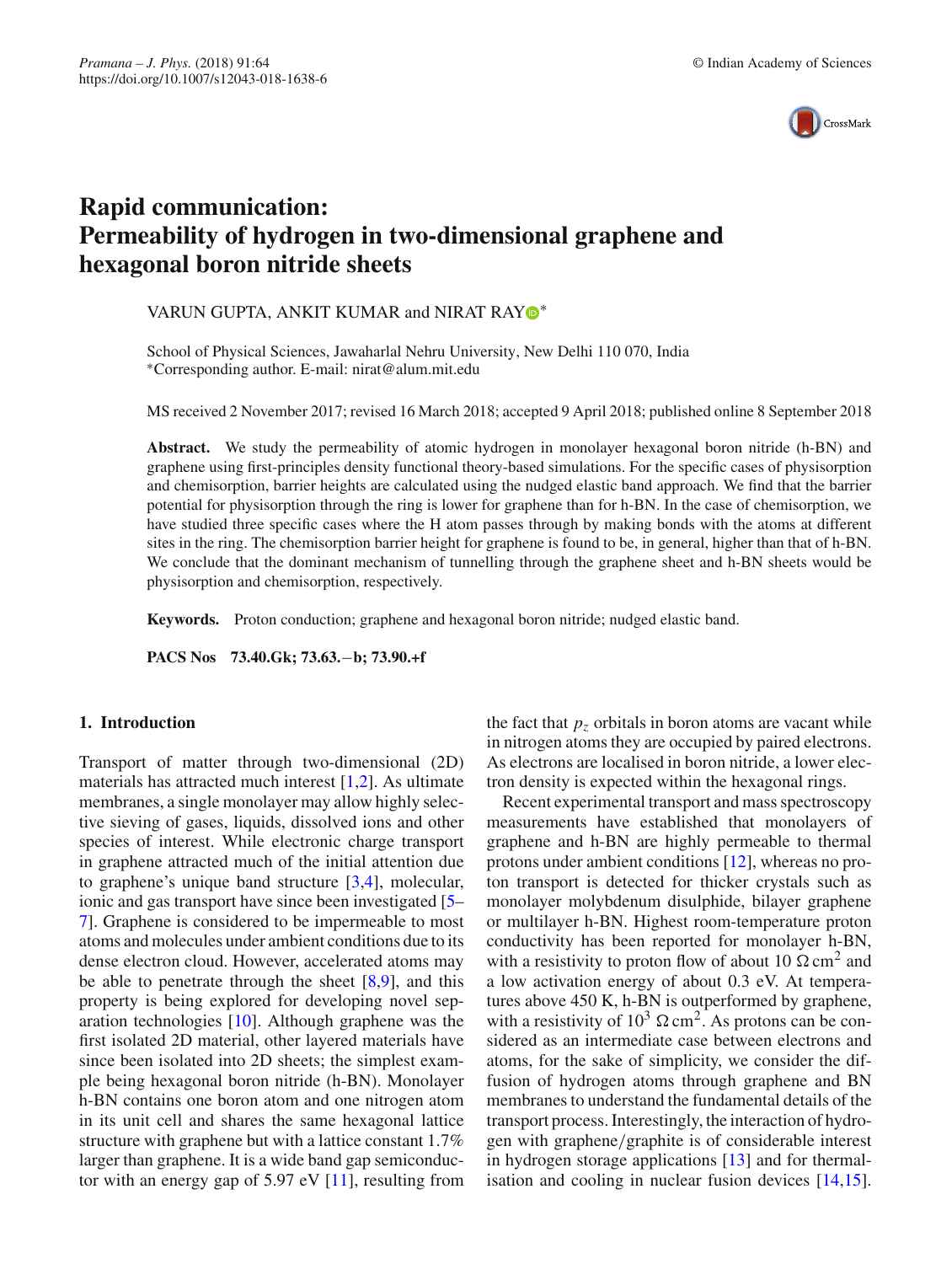While the adsorption and diffusion of H on graphene have been studied experimentally and theoretically by numerous researchers [\[16](#page-4-14)[–18\]](#page-4-15), the difference in conduction mechanisms of transport through h-BN and graphene has not been explored, to the best of our knowledge.

In this rapid communication, we present a first-principles comparative study of hydrogen permeation through h-BN and graphene sheets, using a nudged elastic band (NEB) approach. We consider separately the cases of physisorption and chemisorption through the sheets. We find that the barrier potential for physisorption through the ring is lower for graphene than for h-BN. In the case of chemisorption, we study three specific cases where the H atom passes through by making bonds with the atoms at different sites in the ring. The chemisorption barrier height for graphene is found to be higher than that of h-BN for most of the cases. The barrier heights for proton conduction are, in general, expected to be lower. Our results further suggest that the dominant diffusion mechanism through a graphene ring is through physisorption or tunnelling without any chemical bond formation. On the other hand, it is energetically favourable to tunnel through the bond formation, or chemisorption, for h-BN.

# **2. Computational method**

Computational calculations have been performed with the Quantum-Espresso code [\[19](#page-4-16)] under periodic boundary conditions. We have used ultrasoft pseudopotentials within the generalised gradient approximation [\[20](#page-4-17)]. An energy cut-off of 40 Ry on the plane-wave basis was used in the representation of Kohn–Sham wave functions. Brillouin zone integrations were sampled with a  $12 \times$  $12 \times 2$  Monkhorst–Pack mesh [\[21](#page-4-18)]. Structural optimisation was carried out with Broyden–Fletcher–Goldfarb– Shanno (BFGS) algorithm to minimise energy using Hellman–Feynman forces.

The optimised lattice parameters of graphene and h-BN are found to be  $a = b = 2.462$  and 2.5097 Å, respectively, which are in good agreement with the experimentally observed values (2.456 and 2.4982 Å). We calculated the potential energy barrier for the conduction of a hydrogen atom through the hollow site (centre of the ring) of the monolayer of graphene and h-BN to test the effect of the size of the supercell. We found that the potential barriers for a  $4 \times 4$  supercell (32 atoms) and  $5 \times 5$  supercell (50 atoms) differ by a small value of energy (order of 0.01 eV). The small difference between these values indicates that a  $4 \times 4$ supercell is sufficient to obtain the required accuracy in the energetics of these systems. For these calculations,



<span id="page-1-0"></span>**Figure 1.** (**a**) Barrier height as a function of reaction coordinate for the physisorption of a hydrogen atom through graphene (black dashed line) and h-BN (blue solid line) monolayers. A schematic of the physisorption process is shown highlighting the tunnelling of the H atom through the centre of the ring without bond formation to any of the ring members. (**b**) Schematic illustrating the chemisorption process where the H atom first forms a bond with a member of the ring.

we sample the Brillouin zone for the  $3 \times 3 \times 1$  *k*-point mesh. The reaction pathways for H diffusion were calculated using the climbing-image nudged elastic band (CI-NEB) method [\[22](#page-4-19)] with seven images for our reaction pathway. We set the initial position of the hydrogen atom at a height of 3 Å above the centre of the hexagonal ring to dismiss any major interactions. The final image is a lateral inversion of the initial one.

# **3. Results and discussion**

#### 3.1 *Physisorption*

We first consider the tunnelling of a hydrogen atom through graphene and h-BN sheets. In the case of graphene, we find an energy barrier of 2.53 eV, whereas, for h-BN, the barrier was 3.73 eV, as shown in figure [1.](#page-1-0) Our barrier heights for graphene are slightly lower than the previously reported value in the literature  $(2.86 \text{ eV} [18])$  $(2.86 \text{ eV} [18])$  $(2.86 \text{ eV} [18])$ . The slight disagreement is perhaps not surprising, given the complex nature of the possible transport pathways and the sensitivity of the calculations to the pseudopotentials, exchange correlation functional and supercell sizes. This barrier is thought to be due to the Coulomb interactions only as the hydrogen atom directly passes through the hexagonal ring without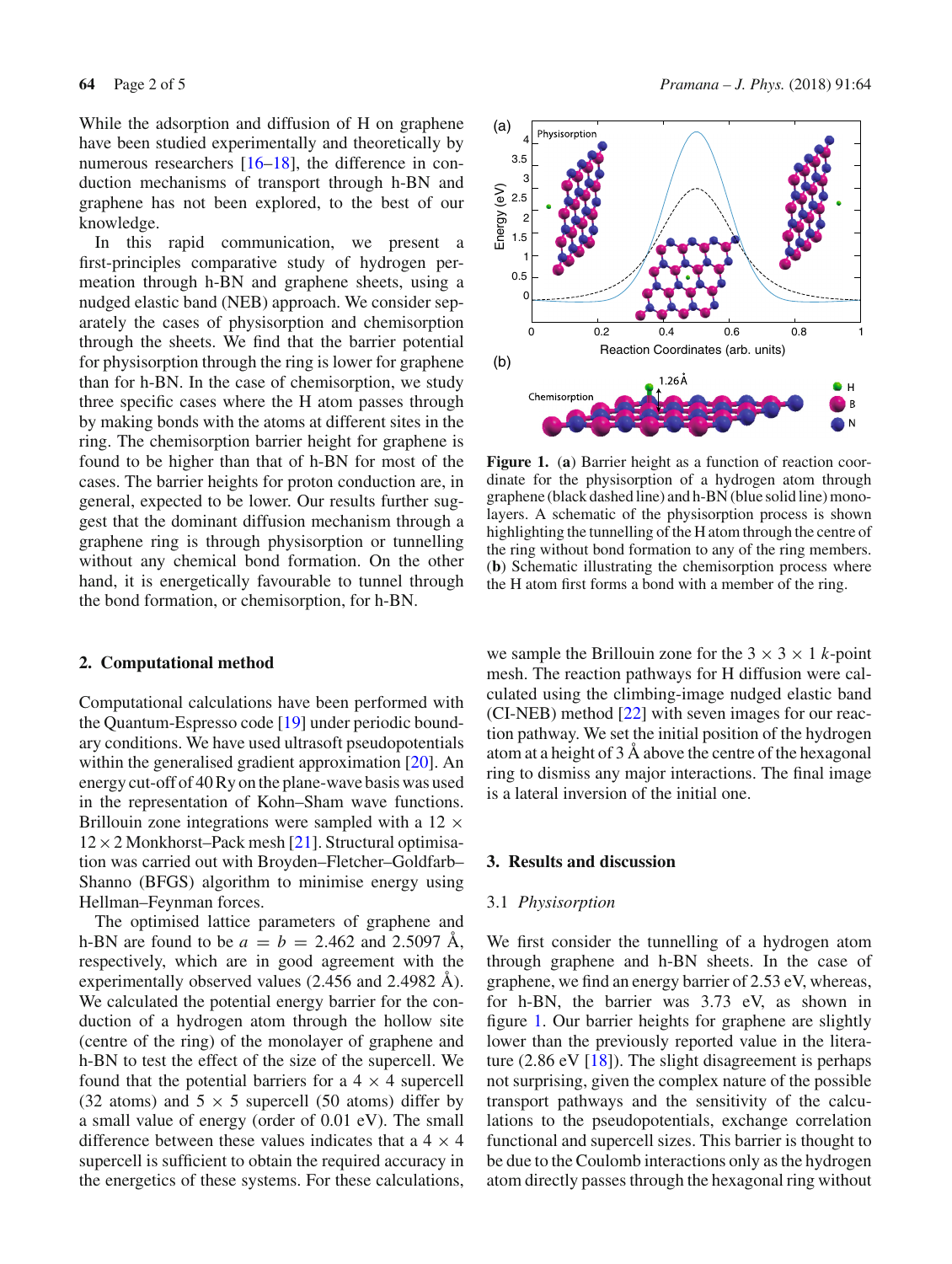making any bond (as shown in the schematics of figure [1a](#page-1-0)). The NEB calculation estimates the minimum energy pathway as the system moves through a reaction from an initial to a final state. This produces a reaction coordinate, which is a collective coordinate that can be transformed into system atomic configurations along the reaction pathway. The reaction coordinate (expressed in arbitrary units) has been normalised to unity. The midpoint represents the configuration where the H atom is the plane of the ring. From the results of the simulation, it is observed that the hexagonal rings expand as the hydrogen atom approaches the centre and relaxes back as the atom moves away. The diameter of the h-BN ring changes from 2.89 to 2.95 Å whereas the graphene ring expands from 2.84 to 2.90 Å. In the transition state of graphene (reaction coordinate  $= 0.5$ ), the hydrogen atom is equidistant from all carbon atoms as it passes through the centre of the ring ( $d = 1.45$  Å). However, in the transition state of h-BN, the hydrogen atom is farther away from the boron atoms at 1.51 Å, and closer to the nitrogen atoms, 1.43 Å. This difference in distance for h-BN is presumably caused by the higher electronegativity of nitrogen compared to boron. This can explain the large energy difference of 1.20 eV in the barrier heights between graphene and h-BN.

#### 3.2 *Chemisorption*

Chemisorption involves the migration of H atom through bond formation with an atom in the lattice, as shown in figure [1b](#page-1-0) and the rotation of C–H, N–H or B–H bonds from one side to the other. The H atom in its initial state (*i*) bonds with an atom in the ring and after passing through can have the final bond with the same or any other member of the ring. As shown in figure [2a](#page-2-0), the relative substituents in the hexagonal ring are indicated by the names sublattice (*s*), ortho (*o*) and meta (*m*), similar to the benzene ring nomenclature. The downward and upward arrows in figure [2a](#page-2-0) are on the opposite side of the BN ring. We study specific cases of diffusion from an initial state (*i*) to a final state of H bonding with sites *s*, *o* and *m*.

We find that the hydrogen atom is adsorbed on the monolayer BN at a height of 1.267 Å above the boron atom and 1.12 Å above the nitrogen atom. In graphene, the hydrogen atom is adsorbed at a height of 1.17 Å above the carbon atoms. The barrier energies for penetration through the graphene monolayer through the migration pathways  $i \rightarrow s$ ,  $i \rightarrow o$  and  $i \rightarrow m$  are 3.24, 4.02 and 3.24 eV, as shown in figures [2b–2d](#page-2-0), respectively. Reaction pathways for  $i \rightarrow s$  and  $i \rightarrow m$  involve the expansion of the hexagonal ring and the rotation of the bond from one side to the other, resulting in



<span id="page-2-0"></span>**Figure 2.** (**a**) The model represents the different chemisorption sites of the H atom on a BN sheet. The sites *s*, *o* and *m* are on the opposite side of BN compared to site *i*. Migration pathways and energy barriers for a hydrogen atom from one side to the opposite side of the BN sheet in chemisorption for (**b**)  $i \rightarrow s$ , (**c**)  $i \rightarrow o$  and (**d**)  $i \rightarrow m$ .

similarly sized energy barriers. As a bond is formed with a C atom, the penetrations do not occur through the centre of the ring. The reaction pathway from  $i \rightarrow o$ is higher than other cases due to a seven-membered ring formation in the intermediate state. We note that the energy barriers for chemisorption in graphene are higher than those observed for physisorption.

For hydrogen diffusion through the h-BN sheet, we consider the hydrogen atom initially bonded to a boron atom. The energy barriers for  $i \rightarrow s$ ,  $i \rightarrow o$  and  $i \rightarrow m$ are found to be 2.88, 3.19 and 3.79 eV, as shown in figures [2b–2d](#page-2-0), respectively. The  $i \rightarrow m$  case has the highest barrier as the hydrogen atom initially attached to a boron atom makes an intermediate passing bond with a nitrogen atom. The asymmetry of the curves for BN possibly arises from the two different basis atoms, as opposed to graphene where the basis consists of two carbon atoms. The asymmetry is most pronounced for the  $i \rightarrow o$  transition where the H atom forms an initial bond with a B atom, and the final state involves a bond formation with the N atom. The energy of the initial and final states is also different for this case. For the other chemisorption cases, the intermediate positions of the H atom decide the degree of asymmetry of the curves, but the energy of the initial and final states remains the same. If the initial bonding is done to a nitrogen atom as opposed to a boron atom, a variation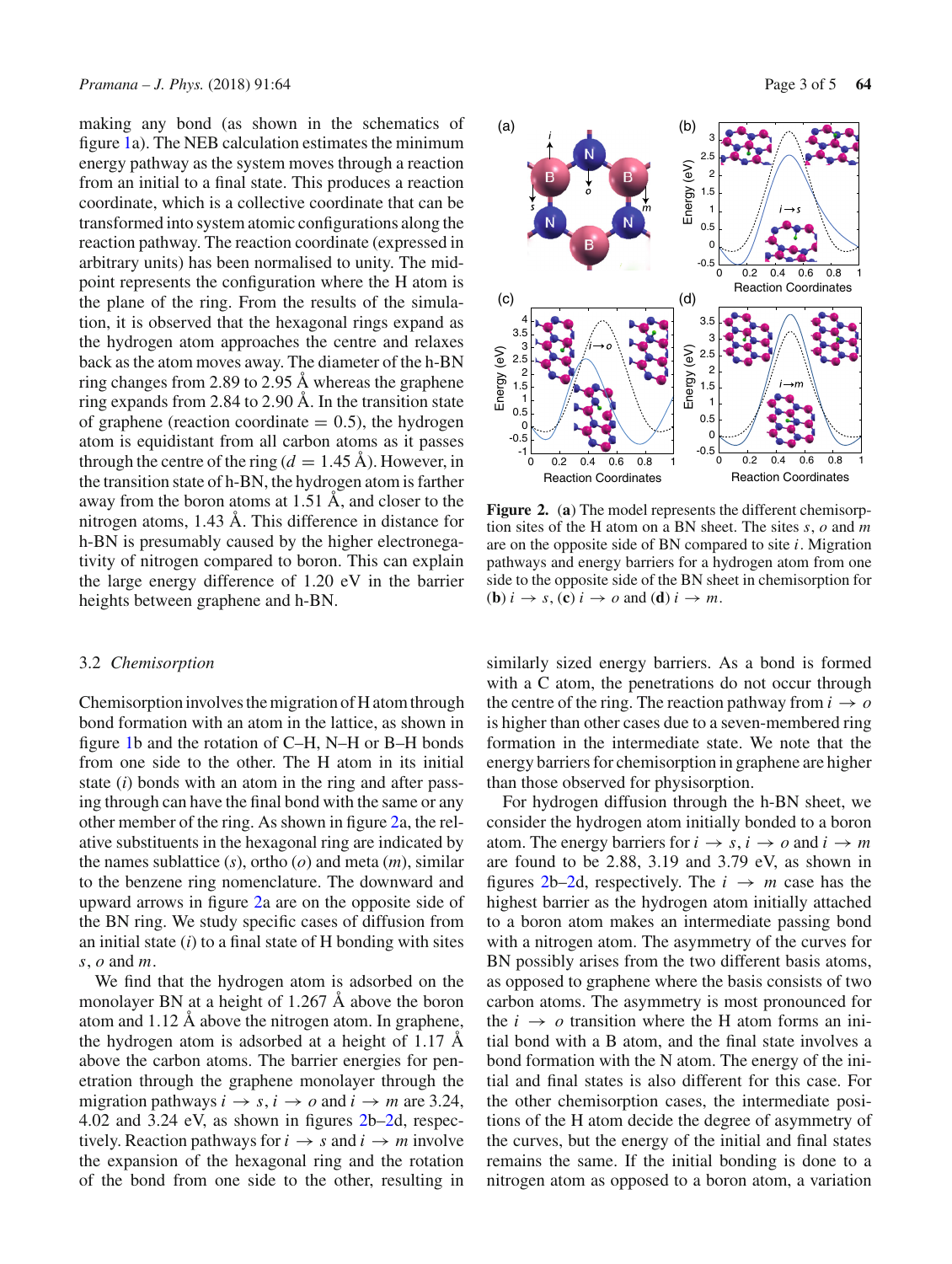

<span id="page-3-0"></span>**Figure 3.** Reaction pathway and barrier height for chemisorption from  $i \rightarrow m$ , where the initial site is given by the hydrogen atom attached to a nitrogen atom instead of a boron atom.

in the barrier height is observed. We consider only the  $i \rightarrow m$  route with nitrogen as the initial atomic site (*i*) in the ring. While the energy landscape also appears to be modified, the barrier height from the minimum energy configuration changes from 3.79 to 4.42 eV, as shown in figure [3.](#page-3-0)

We now discuss the three distinct chemisorption possibilities in detail:  $i \rightarrow s$ ,  $i \rightarrow o$  and  $i \rightarrow m$ . The  $i \rightarrow s$  configuration merely involves a rotation of the bond, as the initial and final configurations are on the opposite side of the same atom. This is more favourable for BN compared to graphene. The  $i \rightarrow o$  and  $i \rightarrow m$ configurations involve bonding to an atom different from the initial atom. The  $i \rightarrow o$  process for BN is different from graphene as it involves breaking of a B– H (or N–H) bond and the formation of a N–H (or B–H) bond, i.e. the initial and final atoms are of different types. This difference can be understood in terms of activation energy required by hydrogen to break a strong C–C bond (∼6.4 eV) compared to the relatively weaker B–N bond  $(\sim 4$  eV).

The  $i \rightarrow m$  process for graphene and BN is comparable, as the initial and final configurations result in bonding to the same type of atom (B–H to B–H or N–H to N–H). Furthermore, the minimum energy reaction pathway involves a bond rotation and for the H atom to pass through the plane of the ring, similar to but not exactly what is seen in the physisorption process. It is easier for H atoms to pass through the centre of a graphene ring compared to the centre of a BN ring (by simply looking at physisorption barriers as an estimate), and this could explain why the  $i \rightarrow m$  transition could be more favourable for graphene. We would have expected a larger difference in the barrier heights, but this would be offset by the bond formation with atoms in the ring resulting in a lower energy cost for tunnelling.

<span id="page-3-1"></span>**Table 1.** Calculated energy barriers for the physisorption case and the different chemisorption pathways for the considered monolayers.

| Graphene $(eV)$ | $h-BN$ (eV) |
|-----------------|-------------|
| 2.53            | 3.73        |
|                 |             |
| 3.24            | 2.88        |
| 4.02            | 3.19        |
| 3.24            | 3.79        |
|                 |             |

### **4. Conclusion**

In conclusion, we studied hydrogen tunnelling through a monolayer graphene and h-BN sheet to explore and compare their permeabilities. The obtained energy values are consolidated in table [1.](#page-3-1) We find that the hexagonal ring expands when a hydrogen atom passes through it, highlighting the effects of atomic size. The smallersized proton would, therefore, be able to penetrate the sheets more easily than a hydrogen atom. Interestingly, even with a larger ring size, the barrier potential for physisorption is 1.20 eV higher (table [1\)](#page-3-1) for h-BN than for graphene. This is understood in terms of the structural changes of the ring as the hydrogen atom passes through the ring. The hydrogen atom passes through the centre of the graphene ring and is equidistant from all C atoms in the ring. However, due to different electronegativities of boron and nitrogen, the B–H and B–N distances are unequal.

In the case of chemisorption, the barrier heights for graphene are much higher than those observed for physisorption (table [1\)](#page-3-1), highlighting the difficulty for a hydrogen atom to tunnel through the graphene sheet once a C–H bond is formed. However, a lower barrier potential is observed for chemisorption through a h-BN sheet, consistent with lower bond energies of the B–N bond compared with the C–C bond. The lowest energy pathways are  $i \rightarrow s$ , involving a simple rotation of the B–H bond, and  $i \rightarrow o$ , involving breaking of the B–H bond and formation of the B–N bond. Our results further suggest that the dominant diffusion mechanism through a graphene ring is through physisorption or tunnelling without any chemical bond formation. On the other hand, it is energetically favourable to tunnel through the bond formation or chemisorption, for h-BN. The lowest energy pathway for chemisorption involves a simple rotation of the B–H or B–N bond. This insight into the conduction mechanism can help fuel the search for more 2D materials for a membrane-like application, and possibly provide a new purpose for graphene and h-BN in potentially revolutionary applications.